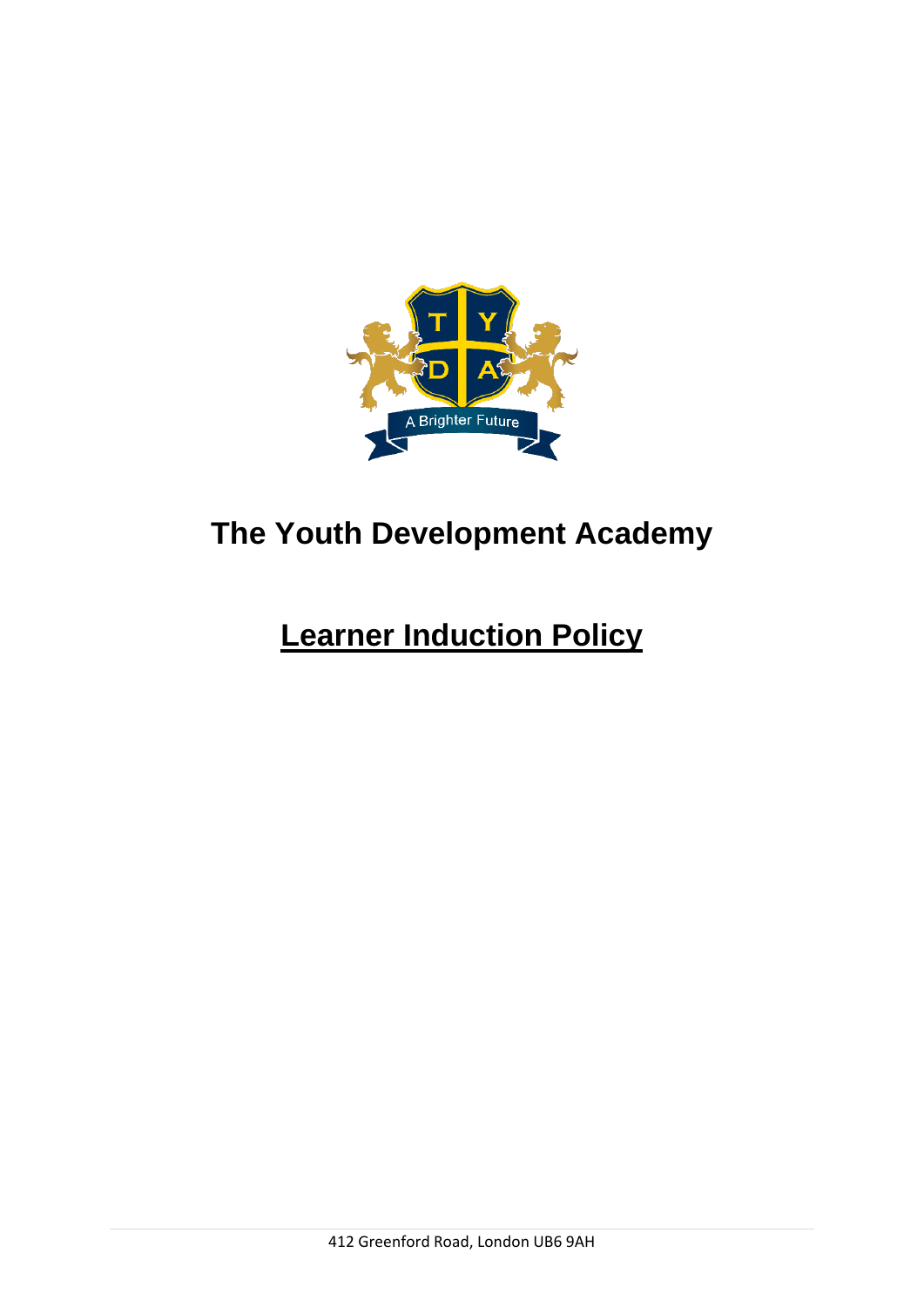### **Policy Overview**

Learner induction is the initial stage of the guidance and support services which are provided to learners from before they enter The Youth Development Academy and continue throughout their course and beyond. It is The Youth Development Academy policy that all learners from a variety of backgrounds, with a wide range of learning experiences are entitled to receive an induction that aims to:

- ease the transition to studying in The Youth Development Academy
- introduce learners to the skills, knowledge and demands of their programme and includes transition between levels
- establish learners as part of The Youth Development Academy's Community

#### **Key Principles**

It is essential that learners are provided with all relevant and current information before and during induction with particular reference to their course of study. It is also a vital aspect of the induction programme that the range of services on offer are made known to learners and that they are made aware of how they can obtain access to these. They should complete their programme of induction considering that it has been well organised and of clear benefit to them.

#### **Scope**

Induction shall welcome all learners to The Youth Development Academy, by creating a friendly atmosphere, help familiarise the learners with their surroundings and ensure that learners are supported to prepare effectively to meet the demands of their chosen course/unit of study and eventual career path.

#### **Responsibilities**

The Principal has overall responsibility for the delivery and review of learner induction. Responsibility for the content and effectiveness of the learner induction experience will primarily lie with the Principal. The Lead IQA will be responsible for conducting impact assessments relating to equal opportunities issues, specifically gender, race, disability, age, sexual orientation and religious beliefs.

The Principal will be responsible for scheduling the parts of the induction programme that are delivered centrally and for the liaison with learner advisors in sufficient time to allow them to build these elements into the induction programme for their learners. The Assessors/Training Coordinators will be responsible for sending the induction programme to all applicants and communicating with applicants on a regular basis leading up to induction.

#### **Content of Induction Programme Pre-Induction**

All Students:

- have the opportunity to meet members of staff who will play a key role during their course
- will learn about the services and facilities available to them including guidance, learning support and the library.
- are informed about the procedures for reporting their absence to TYDA and the implications of absence.
- have ready access to all necessary information and advice.
- are made aware of relevant key policies.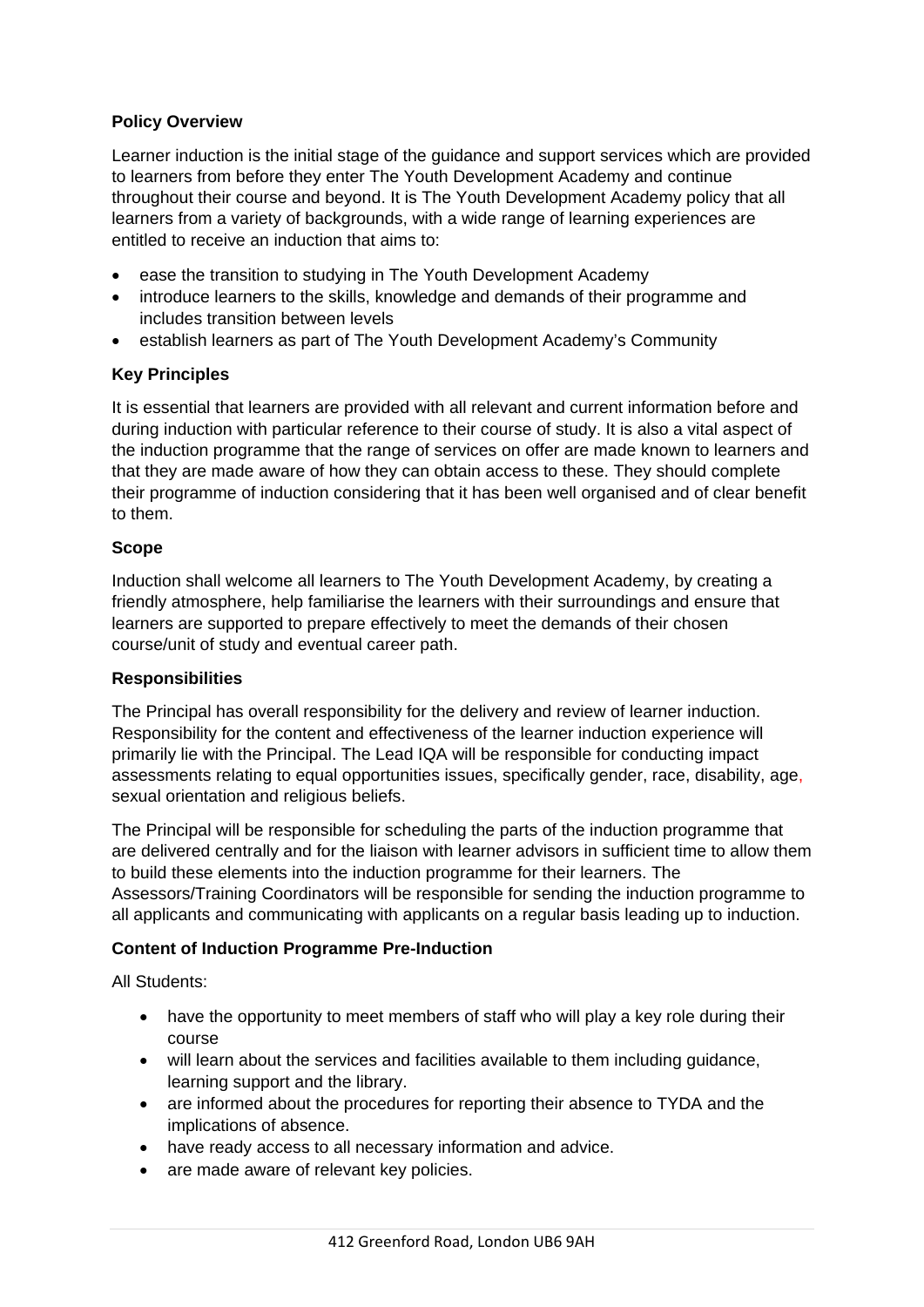- are made aware of the importance of consulting with relevant staff if considering withdrawing from their course.
- will be provided with an IT Induction.

## **Assessing/Teaching Staff**

Assessing/Teaching staff are responsible for ensuring that learners:

- are made aware of the aims of their course structure and booked on appropriate modules including the relevant core skill modules.
- find out about the different learning and teaching approaches that will be taken and are able to identify their own learning style.
- receive initial advice on study skills and are aware of support provided.
- initiate an Individual Learning Plan
- are informed about the key assessment regulations and other associated information which apply to them.

#### **Delivery and Format**

Communication with applicants shall continue on a regular basis leading up to the induction week, for example, VLE access pre start of Academy, letters providing detailed pre entry and induction information including any scheduled summer programmes, pre-start days, open days, emails and text messages.

The induction programme will be scheduled and delivered in such a way so as to make for a coherent and effective introduction to Academy life. For example, it is important that Induction activities are not so spread out that students experience long gaps between activities, nor should students be expected to come into the Academy on any day for only a small amount of activity which students are likely to deem a waste of their time and transport costs.

It is essential that, once published, any changes to the induction programme are kept to an absolute minimum and are communicated effectively with all concerned. The programme should contain social activities that encourage students to get to know each other and to become acquainted with the Academy's key staff, facilities and services.

It may be deemed preferable to schedule aspects of induction over a longer period.

- Student Welcome Pack
- List of relevant staff and contact details
- Key Health and Safety information

#### **Evaluation of Induction Programme**

The Tutor, during their meetings with learners, will ascertain their views on their induction experience.

Learners shall be invited to participate in an online survey where possible, or a complete a learner survey to complete their programme.

The induction experience shall be evaluated and reviewed to improve future implementation. The Quality Team will review the effectiveness of student induction.

#### **Policy Review**